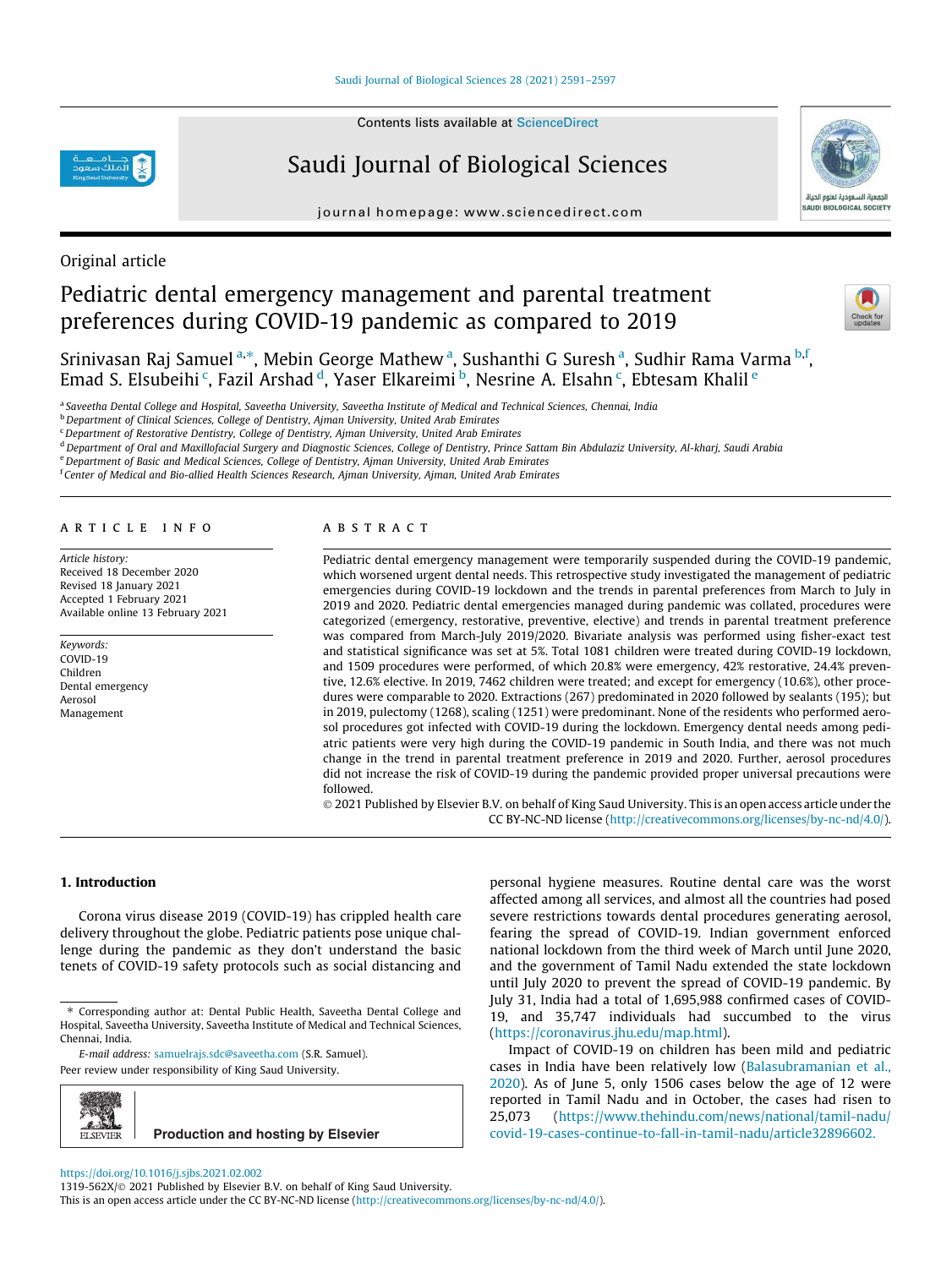ece). The largest COVID-19 study from south India reported higher prevalence among younger individuals and superspreading was predominant as 5% of infected persons attributed for 80% of cases. Furthermore, children are key spreaders of COVID-19 and they increased the risk of enhanced transmission (Laxminarayan et al., 2020); Indian council of medical research also reported children to be spreaders or super-spreaders of COVID-19.

Fear, ambiguity and lack of evidence regarding the risk of severe acute respiratory syndrome coronavirus 2 (SARS-CoV-2) transmission during dental procedures caused state wide closure of dental care. Our institution was one of the very few tertiary oral health centers open during the pandemic and pediatric cases from all around Chennai and surrounding rural districts were referred for urgent care. Dental pain and unmet dental needs negatively impacted the oral health related quality of life of preschool children during the pandemic lockdown (Samuel et al., 2020a). Poor oral health is rampant among school children in Tamil Nadu and the prevalence of dental caries among 12–15-year-old is reported to be 61.4% (Veerasamy et al., 2016); among pre-schoolers it is 63.4% (Samuel et al., 2020b). Moreover, parents are reluctant to expose their kids to crowded spaces as the number of COVID-19 cases are still spiking in Tamil Nadu and India.

Hence, we wanted to assess the management of pediatric dental emergencies during the COVID-19 pandemic, and explore the parents' treatment preferences during the national lockdown in a tertiary dental care center in South India. Further, we wanted to compare the trends in pediatric treatment procedures performed during the pandemic with that of the preceding year, 2019.

#### 2. Materials and methods

This retrospective study was conducted by inspecting data of all the pediatric dental cases managed in our institute from March-July in the year 2019 and 2020. Study protocol was approved by the institutional ethical committee (SDC/SIHEC/2020/0621-0101) and parental consent was obtained for all the patients included in the study prior to treatment. All the cases who were provided with dental care in our center were included. Children with incompletely filled case sheets, parents who were not willing for treatment, and children treated under general anaesthesia (as no cases were posted under GA during COVID-19 lockdown) were excluded from analysis.

All the cases visiting the emergency were screened for body temperature using an infrared thermometer and peripheral oxygen saturation (SpO2) was assessed for every case adult and pediatric alike and their accompanying caregivers at the reception. Following which they were requested to fill a COIVD-19 self-declaration form, and only cases without fever, any apparent symptoms of COVID-19 and SpO2 of 95% or above were allowed to enter the facility. Once cleared, the pediatric cases between 0 and 16-years were examined by trained dental residents and the children were triaged based on the nature of complaint, signs/symptoms and initial evaluation into emergency/non-emergency, and refer them to the department of Pediatric dentistry for complete assessment and treatment. The American dental association released a guideline in the last week of March 2020 classifying dental emergency and non-emergency during the COVID-19. There wasn't significant difference in nature of triage used in our institute and the one provided by American Dental Association (ADA, 2020); and it was easy to adopt ADA guidelines as we had already established a protocol to manage pediatric patients. Patients were tagged and referred as dental emergency, urgent dental care, other urgent dental care and routine/non-urgent dental care based on ADA guideline (Fig. 1; Appendix Table 1). Based on the nature of the treatment performed, procedures were categorized into emergency, restora-

tive, preventive and elective procedures and the same classifications were extended to compare parental treatment preference between March-July 201/20 and assess the trend.

They are as follows;

Emergency procedures: Patient reporting with severe pain, cellulitis, dentoalveolar fracture. Treatment procedures included extraction, opening of pulp chamber to relive pressure/pain, draining of abscess or stabilizing fracture/bleeding and splinting of teeth following trauma.

Restorative procedures: Dental caries and its sequel requiring rehabilitation procedures which is not urgent can be rescheduled or managed with medication until appointment. Treatment included pulpectomy, pulpotomy, pulp capping, stainless steel crowns, strip crowns, composite restorations (LCR), glass ionomer cement restorations (GIC) and silver diamine fluoride application.

Preventive procedures: Includes all the treatment required to prevent future dental disease and to reduce the existing risk factors. Procedures included preventive resin restorations (PRR), pit and fissure sealants and topical fluoride gel/foam/varnish application and space maintainers.

Elective procedure: All procedures which is chosen by the patient or recommended by the dentist which benefits the patient and is not essential currently. Treatments included orthodontic procedures (jack screws, habit breaking appliances, bite plane), supra and subgingival scaling and aesthetic dental procedures.

#### *2.1. Data retrieval*

Saveetha dental college and hospital manages its patients' data using the dental information archival system (DIAS). Patient demographics (age/gender/annual family income), contact, address (rural/urban), chief complaint, treatment plan, consent, treatment performed, high definition pre/post-operative photographs are fed into the software to allow smooth inter-departmental coordination and have a single source of information portal to avoid delays and ambiguity. Two trained specialists Dr. Samuel and Dr. Mebin conducted the data assessment and retrieval. Each case is allotted a unique identification number by DIAS which prevents duplication of cases. Furthermore, each case was checked thoroughly for completeness with regard to details required for the study. Data was extracted, and treatments were categorized for each patient based on the ADA classification/nature of treatment and entered onto an excel sheet; and data was randomly checked at regular intervals for accuracy by two independent dentists to verify veracity and avoid errors.

#### *2.2. Statistical analysis*

Data was analyzed using SPSS V23 (IBM, IL, CH) and the dental procedures performed during 2019 and 2020 COVID-19 lockdown was compared using fisher exact test. The ratio of emergency, restorative, preventive and elective procedures was calculated by dividing the total procedures by the total no of patients treated in our centre. The level of statistical significance was set at 5%.

### 3. Results

Total of 31,427 patients were treated from March to July 2020 (COVID-19 lockdown), and during the same time in 2019, 129,940 cases were provided with dental care in our institute. Almost 82% of the primary caregivers of children had only primary schooling; 73.2% were below the poverty line, and 68.6% were from suburban and rural areas. During the pandemic lockdown, 1081 pediatric cases (49.7% males) with mean age of 8.8  $\pm$  4.03 years were managed in our hospital from March to July 2020; whereas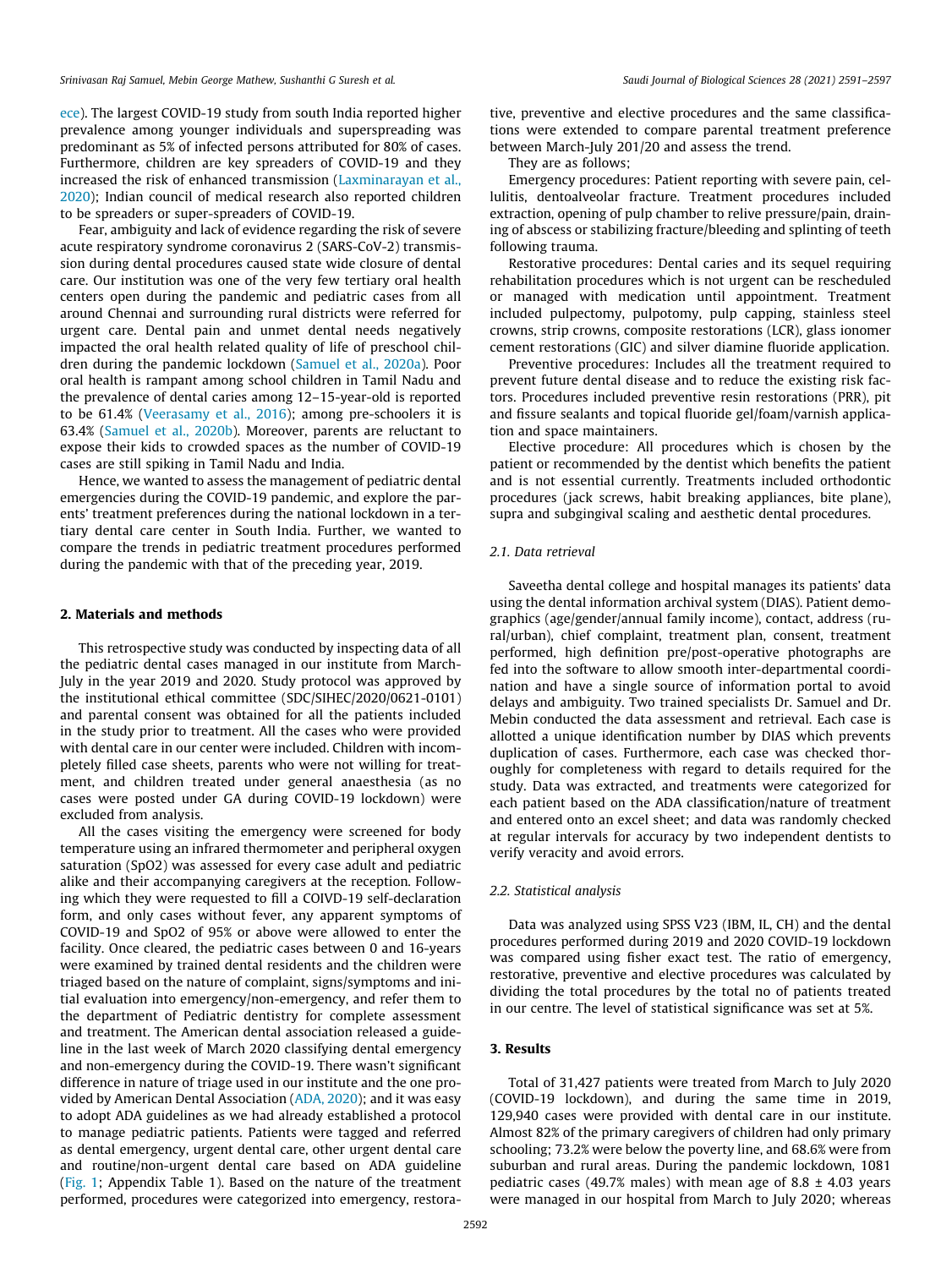

Fig. 1. Pediatric dental care based on ADA classification in the year 2019 and during the pandemic in 2020.

in 2019, a total of 7462 children were treated (mean age  $7.4 \pm 4$ . 1 years; 52.8% males) (Fig. 2). Appendix Table 1 describes the total procedures performed after triage based on ADA classification during COVID-19 lockdown in 2020 in 2019. The treatment trend was similar in 2019/2020 with non-emergency procedures dominating, followed by urgent dental care procedures, and the least was emergency procedures (Fig. 2). However, the proportion of cases managed as emergency was higher in 2020 as compared to 2019 (Table 1;  $P > 0.05$ ).

#### Table 1

Descriptive analysis of various dental emergency and non-emergency based on ADA classification in 2019 and during the COVID-19 pandemic.

| ADA Classification       | 2019 | 2020 | P value            |
|--------------------------|------|------|--------------------|
| Dental Emergency         | 10   |      | 0.079 <sup>a</sup> |
| Urgent Dental Care       | 2483 | 548  |                    |
| Other Urgent Dental Care | 229  | 28   |                    |
| Non-Emergency            | 6907 | 931  |                    |
|                          |      |      |                    |

<sup>a</sup> Fisher Exact test as one of the cells had value less than 5.



Fig. 2. Total number of dental and pediatric cases treatted from March to July in the year 2019 and 2020.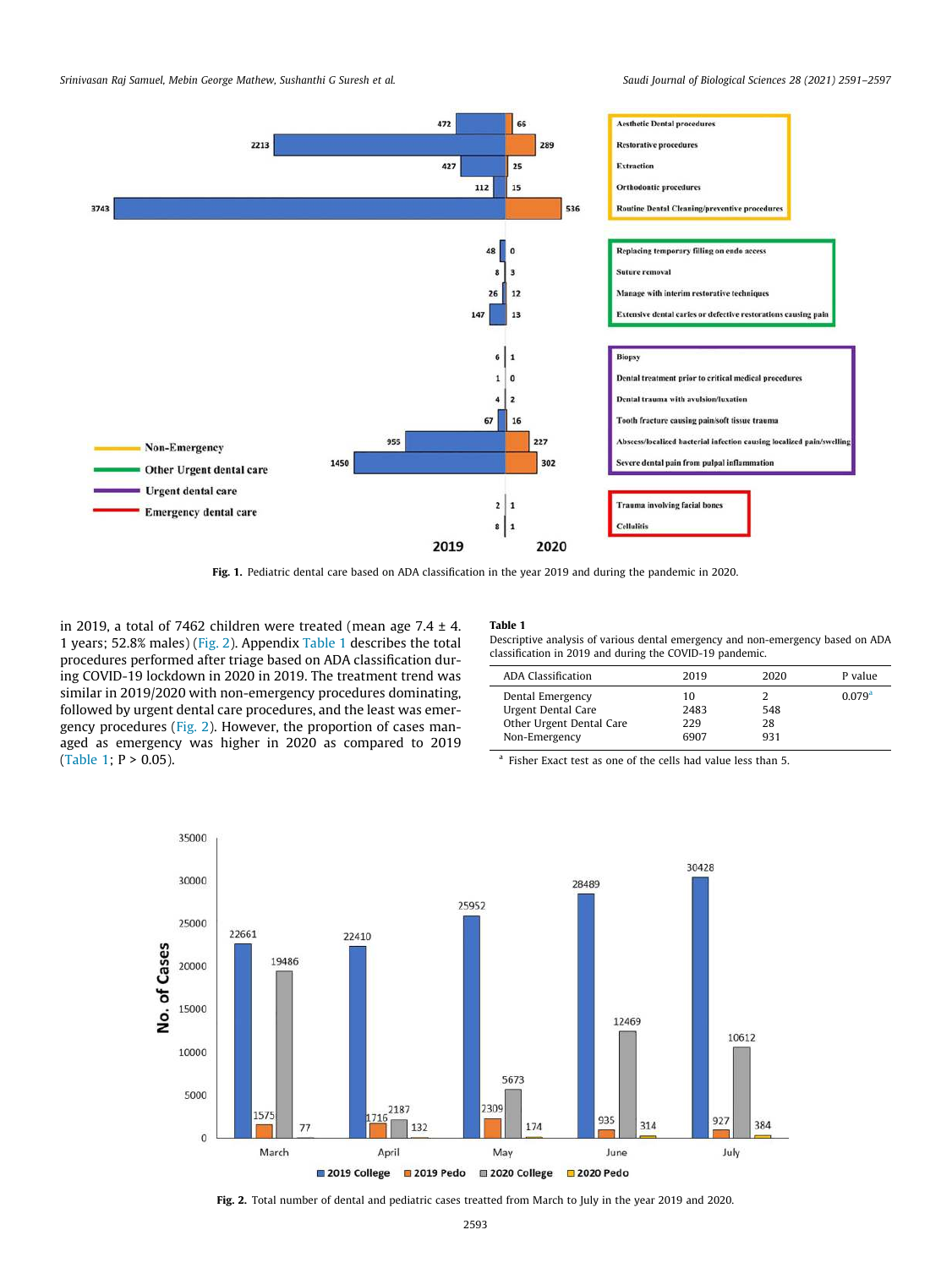#### Table 2

The various dental procedures performed on children during the COVID-19 pandemic in 2020, and correspondingly in 2019.

| S. No | Dental treatment procedures performed          | 2019           | 2020           |
|-------|------------------------------------------------|----------------|----------------|
| 1     | Pulp capping                                   | 159            | 19             |
| 2     | Pulpotomy                                      | 83             | 10             |
| 3     | Pulpectomy                                     | 1268           | 163            |
| 4     | Stainless Steel Crowns                         | 929            | 58             |
| 5     | Pit and Fissure sealants + Preventive Resin    |                | 285            |
|       | Restoration                                    |                |                |
| 6     | Fluoride varnish/gel                           | 893            | 41             |
| 7     | Apexification                                  | 34             | 3              |
| 8     | Space maintainer                               | 193            | 41             |
| 9     | Acrylic crowns                                 | 46             | 6              |
| 10    | Composite Restorations (Class 1, II, V)        | 548            | 86             |
| 11    | Composite Restorations (Class III, IV)         | 129            | 18             |
| 12    | Glass Jonomer Cement Restorations              | 883            | 158            |
| 13    | Extraction                                     | 750            | 267            |
| 14    | Root canal treatment                           | 381            | 78             |
| 15    | Scaling                                        | 1251           | 152            |
| 16    | Pressure relieving (emergency access openings) | 253            | 44             |
| 17    | Strip crowns                                   | 317            | 45             |
| 18    | Draining abscess                               | 8              | $\mathbf{1}$   |
| 19    | Stabilizing fracture/bleeding                  | $\overline{2}$ | 1              |
| 20    | Splinting of teeth following trauma            | 4              | $\overline{2}$ |
| 21    | Silver Diamine Fluoride                        | 26             | 12             |
| 22    | Orthodontic appliances                         | 112            | 15             |
| 23    | Biopsy and Suture removal                      | 14             | 4              |
| Total |                                                | 9689           | 1509           |

Table 2 describes the various pediatric dental procedures performed in 2019/20. Out of the 1509 procedures performed on children in 2020, 242 were emergency extractions, 195 sealants, 163 pulpectomy etc. and least was apexification (3) and acrylic crowns (3). In 2019, the total procedures performed were 9689, of which 1268 were pulpectomies, 1251 scaling, 929 stainless steel crowns etc. with apexification (34) being the least. Root canal treatment of permanent teeth was almost five times and pulpectomy was eight times higher in 2019 as compared to 2020. Parental preference of treatment in March to July 2019/2020 was assessed using the ratio of emergency, restorative, preventive, and elective procedures performed in that particular year. In 2020, the predominant procedures were restorative (42.1%), and least was elective (12.6%); but in 2019 the least was emergency procedures (10.6%), and is described in Fig. 3. Appendix Table 2 describes the various procedures performed under each category for 2019/20.

## 4. Discussion

India was the first county to enforce complete lockdown of 1.34 billion people from March until May 2020, and government of Tamil Nadu extended the lockdown until July 2020. Tamil Nadu is the southernmost state in India with an estimated population of 77 million people by 2020, and its capital city Chennai sustains a population of 10.9 million people. As of 2011 census, the population of children between 0 and 6 years in Chennai metropolitan area is 895024, and the child sex ratio was 951 (https://censusindia.gov.in/2011census/dchb/Tamilnadu.html). Wide spread panic and fear of SARS-CoV-2 infection had caused the closure of almost all the private oral care centers in Tamil Nadu during the national COVID-19 lockdown (Samuel et al., 2020a); further, the ministry of health and family welfare of the government of India enforced regulations to curb all dental procedures generating aerosols. Ours was the only institution which provided emergency dental care services to the people of Chennai and surrounding villages, immediately following the lockdown.

Recommendations for dental practice was provided by several reputed journals (Dave et al., 2020; Meng et al., 2020) and the international journal of paediatric dentistry released a special article to provide guidelines towards management pediatric patients during the COVID-19 pandemic (Mallineni et al., 2020). However, it was not realistically possible in a city like Chennai, to adhere to the rules and guidelines prescribed, as people thronged our facility from all parts of the city, and it was particularly difficult for us to enforce strict protocol, because the care-seekers were very poor



Fig. 3. Comparison of emergency, restorative, preventive and elective pediatric dental procedures performed between March-July 2019 and 2020.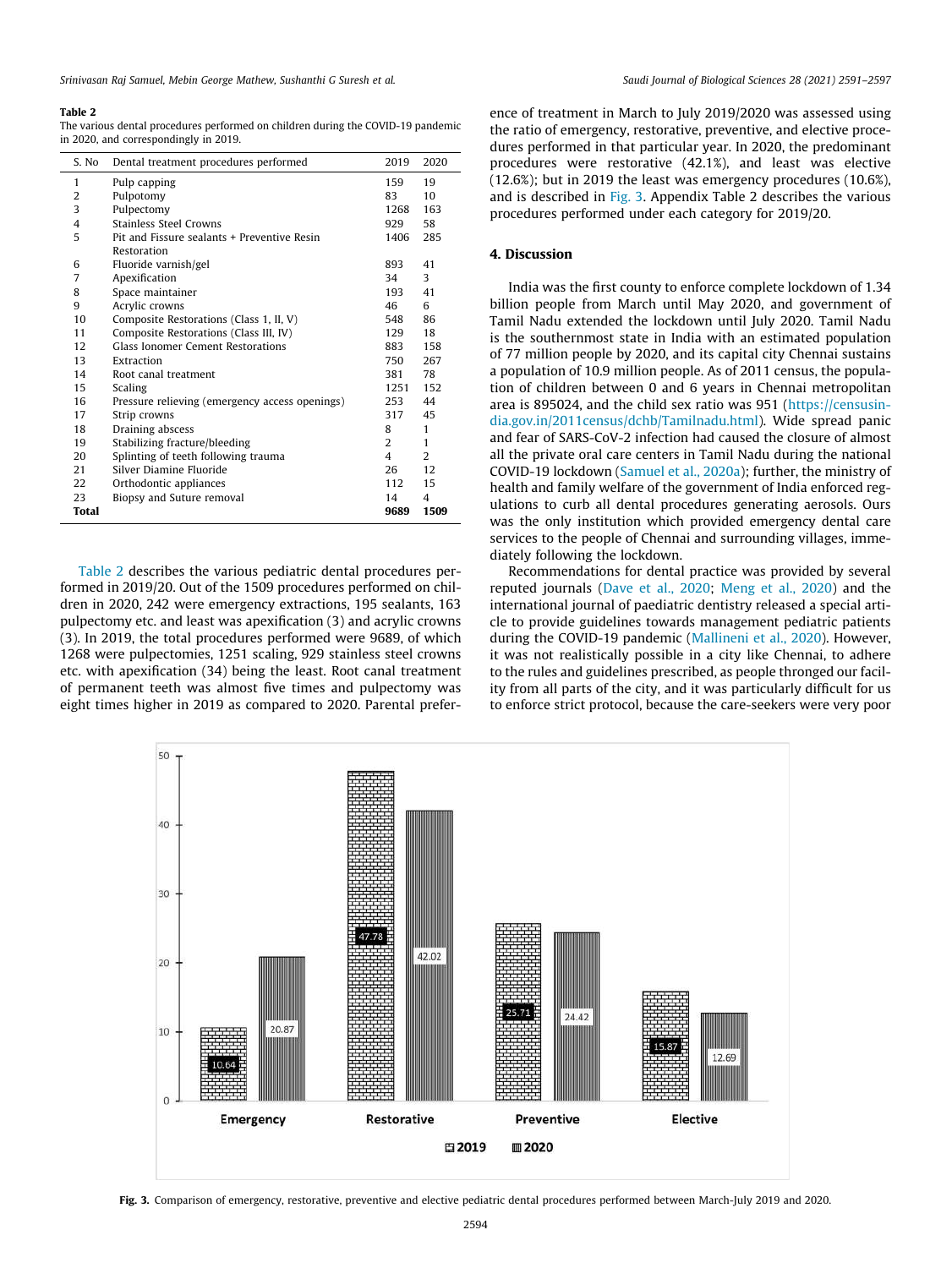with none/primary education at the best. The total number of patients provided with care in the month of March 2020 was 19486, of which 791 were pediatric cases; but after the lockdown was enforced only 77 were treated. Yang et al., in their paper report the frequency of online consult ( $N = 474$ ) during the lockdown in Wuhan from Feb to March (59 days) (Yang et al., 2020); this is not possible in our institute as majority of poor people who seek care lack access to internet and smart phone.

We believe we may be the first to report the use high speed hand pieces and aerosol generating procedures among children during the COVID-19 pandemic. National SARS-CoV-2 lockdown was implemented from March 24 and we had to treat 77 children until March 31, 2020; and the number provided with dental care increased in subsequent months (Fig. 2). Standard COVID-19 protocol was established in the institute, and children, caregivers who passed the screening eligibility for body temperature and SpO2 were allowed into the facility to avail care. Of all the cases treated during the pandemic only two had real dental emergency based on the emergency guideline released by ADA, and it is similar to the report by Yang et al. (2020). Early childhood caries is an endemic disease in India and majorly contributes to pulpal and periapical pathologies (Samuel et al., 2020a,b), and during the pandemic, majority of the pulpectomy procedures were performed on children between 4 and 6 years. Emergency extractions were common in ages between 5 and 10 years and emergency access opening to alleviate pain and pressure was also common among 5-year-olds. Majority of pit and fissure sealants were placed in children between 6 and 12 years corresponding to permanent teeth eruption; and preventive resin restorations were most common among 13-year-old. Tooth fracture was predominant among children between 3 and 6 years in our study which is in contrast to previous reports (Yang et al., 2020; Martens et al., 2018). However, because of the huge sample size in 2019 all the treatments were widely spread across age groups, but pulpectomies were particularly common among children between 2 and 6 years. The overall treatment trend indicates that the parents sought restorative care (42%) followed by preventive care (24.4%) during the lockdown, although the reverse is true, as they requested us to complete all procedures required to prevent any future disease during the pandemic. Prevalence of emergency treatment during the pandemic (21%) was greater than that of 2019 (11%) and this could be attributed to the lack of their usual oral care providers due to lockdown and government regulations. A total of 242 extractions, 163 pulpectomies, 61 root canal treatments and 44 access openings and 10 pulpotomies were performed as part of emergency pain management.

Dental treatments such as pulpectomy, pulpotomy and nonsurgical root canal treatment were recommended as non-urgent dental care during the pandemic, but our institute recommended continuation of these procedures following universal precautions for COVID-19. Evidence based reports have recommended the use of medication as first choice for home management of dental pain among children (Lockhart et al., 2019; Pain Management in Infants, 2018) but these recommendations invalid during a world-wide COVID-19 pandemic, and the sale of non-steroidal anti-inflammatory drugs were restricted in Tamil Nadu. Moreover, none of the children were tested for COVID-19 status prior to treatment as the test was expensive, time consuming, and parents were unwilling. Dental pain in children can worsen the quality of life of a child, especially during the pandemic (Samuel et al., 2020a). When normal children can experience emotional distress during the pandemic (Jiao et al., 2020), painful condition would only exacerbate the mental distress experienced by the child. Moreover, the child's dental condition would have affected the entire family as all were restricted inside their homes in a fragile emotional state due to the nation-wide lockdown (Samuel et al., 2020a).

The institutional COVID-19 protocol for pediatric management was almost similar to the one released by ADA; thus, we adopted the guidelines as soon as it was released, and reported the same. However, the emotional impact of dental pain and distress experienced by the child cannot be ignored based on a set of guidelines, and from first-hand experience we report that the pain reported by a child with tooth fracture was less compared to pain caused by decayed tooth with abscess or localized infection. Hence, we recommend to modify the existing guidelines to be inclusive of all those reporting with pain because localized infection reporting a numeric rating pain score above 5 as emergency. Furthermore, none of the residents who screened, and those who carried out aerosol generating procedures were infected with COVID-19. This further emphasizes the need for solid evidence base regarding the risk of COVID-19 transmission in dental office, and a recent report suggests the risk of transmission in dental office to be very low with proper precautions (Ren et al., 2020).

The number of procedures performed in 2019 and 2020 correspond to each other with respect to restorative, preventive and elective procedures, and only emergency procedures increased during the pandemic. Sadly, we cannot compare our finding with other studies as there are no previous reports of treatment provided to pediatric cases during the pandemic. The merits of our study involve the conduct of dental treatment during the COVID-19 pandemic when the whole world was afraid to alleviate dental pain and suffering, and we are the first to report the same. Secondly, use of electronic data management for routine patient care improves the reliability and validity of the data acquired, and further reduced direct/indirect contact while collecting data to a certain extent. Thirdly, accurate diagnosis was possible thorough clinical examination and x-ray evaluation to avoid misclassification as emergency or non-emergency care. The results of our study also provide some insights into the various dental problems encountered by children, the various procedures performed and treatment preferences of parents during a pandemic. This information could further mitigate the fear and ambiguity towards provision of oral care to children suffering from dental pain during a pandemic with appropriate necessary precautions. However, our study has some limitations as we were not able to follow-up the children to enquire regarding the COVID-19 status following treatment in a tertiary care institute. The study reports the findings only among pediatric cases, and cannot be generalized to adult population. Moreover, the severity of COVID-19 is varied in each country hence, their provincial dental regulatory authority should exercise appropriate caution when initiating full-fledged dental treatments.

In conclusion, pediatric patients world-wide are suffering with severe unmet dental needs due acute shortage of specialists who provide care, and pediatric dentists worldwide are facing serious dilemma towards COVID-19 transmission in a dental setting as management of children are not the same as adults. However, it is the primary duty of the doctor to alleviate pain and suffering of a patient; and with appropriate history, screening, triage and use of recommended personal protective equipment for COVID-19, we believe it is safe to practice pediatric dentistry as performed during the pre-pandemic era.

### 5. Statement of ethics

The study was approved by IEC (SDC/SIHEC/2020/0621-0101) and informed consent was obtained from the parent before the study.

Funding Sources: This research did not receive any specific grant from funding agencies in the public, commercial, or notfor-profit sectors.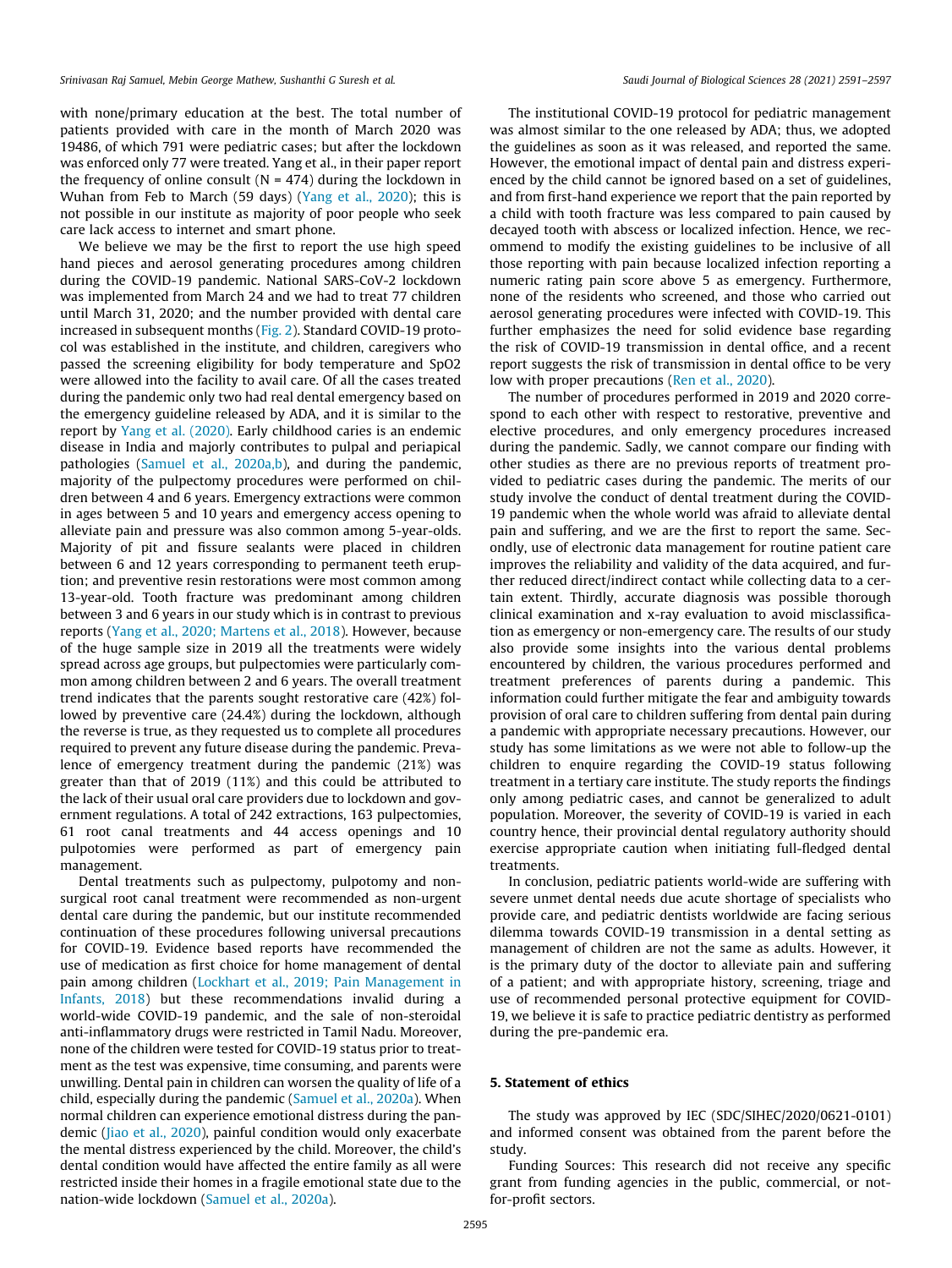## Author contributions

SRS designed he study, collected and analyzed data, drafter and critically revised the manuscript. MG, SS performed literature search and collected data. ESE, FA, YE analyzed the data and prepared the manuscript draft. SRV, NE, EK reviewed the scientific content and critically revised the manuscript.

# Appendix A

l,

l,

# Declaration of Competing Interest

The authors declare that they have no known competing financial interests or personal relationships that could have appeared to influence the work reported in this paper.

Appendix Table 1. The various cases managed after triage using ADA classification of dental emergencies during the 2020 pandemic and comparison of the same with 2019

| <b>CATEGORY</b>           | <b>TREATMENT</b>                                                                                      | 2019     | 2020     |
|---------------------------|-------------------------------------------------------------------------------------------------------|----------|----------|
| <b>DENTAL EMERGENCY</b>   | Uncontrolled bleeding                                                                                 | $\Omega$ | $\Omega$ |
|                           | <b>Cellulitis</b>                                                                                     | 8        |          |
|                           | Trauma involving facial bones                                                                         | 2        |          |
| <b>URGENT DENTAL CARE</b> | Severe dental pain from pulpal inflammation                                                           | 1450     | 302      |
|                           | Pericoronitis or third-molar pain                                                                     | $\Omega$ | $\Omega$ |
|                           | Surgical post-operative osteitis, dry socket dressing changes                                         | $\Omega$ | $\Omega$ |
|                           | Abscess, or localized bacterial infection resulting in localized pain and swelling                    | 955      | 227      |
|                           | Tooth fracture resulting in pain or causing soft tissue trauma                                        | 67       | 16       |
|                           | Dental trauma with avulsion/luxation                                                                  | 4        | 2        |
|                           | Dental treatment required prior to critical medical procedures                                        | 1        | $\Omega$ |
|                           | Final crown/bridge cementation if the temporary restoration is lost, broken or causing                | $\Omega$ | $\Omega$ |
|                           | gingival irritation                                                                                   |          |          |
|                           | Biopsy of abnormal tissue                                                                             | 6        | 1        |
| OTHER URGENT DENTAL       | Extensive dental caries or defective restorations causing pain:                                       | 147      | 13       |
| <b>CARE</b>               | Manage with interim restorative techniques when possible (silver diamine fluoride, glass<br>ionomers) | 26       | 12       |
|                           | Suture removal                                                                                        | 8        | 3        |
|                           | Denture adjustment on radiation/ oncology patients                                                    | $\Omega$ | 0        |
|                           | Denture adjustments or repairs when function impeded                                                  | $\Omega$ | $\Omega$ |
|                           | Replacing temporary filling on endo access openings in patients experiencing pain                     | 48       | $\Omega$ |
|                           | Snipping or adjustment of an orthodontic wire or appliances piercing or ulcerating the oral<br>mucosa | $\Omega$ | $\Omega$ |
| NON URGENT DENTAL         | Routine Dental Cleaning and preventive procedures                                                     | 3743     | 536      |
| <b>CARE</b>               | Orthodontic procedures                                                                                | 112      | 15       |
|                           | Extraction                                                                                            | 427      | 25       |
|                           | Restorative procedures                                                                                | 2213     | 289      |
|                           | Aesthetic Dental procedures                                                                           | 472      | 66       |
| Total                     |                                                                                                       | 9689     | 1509     |